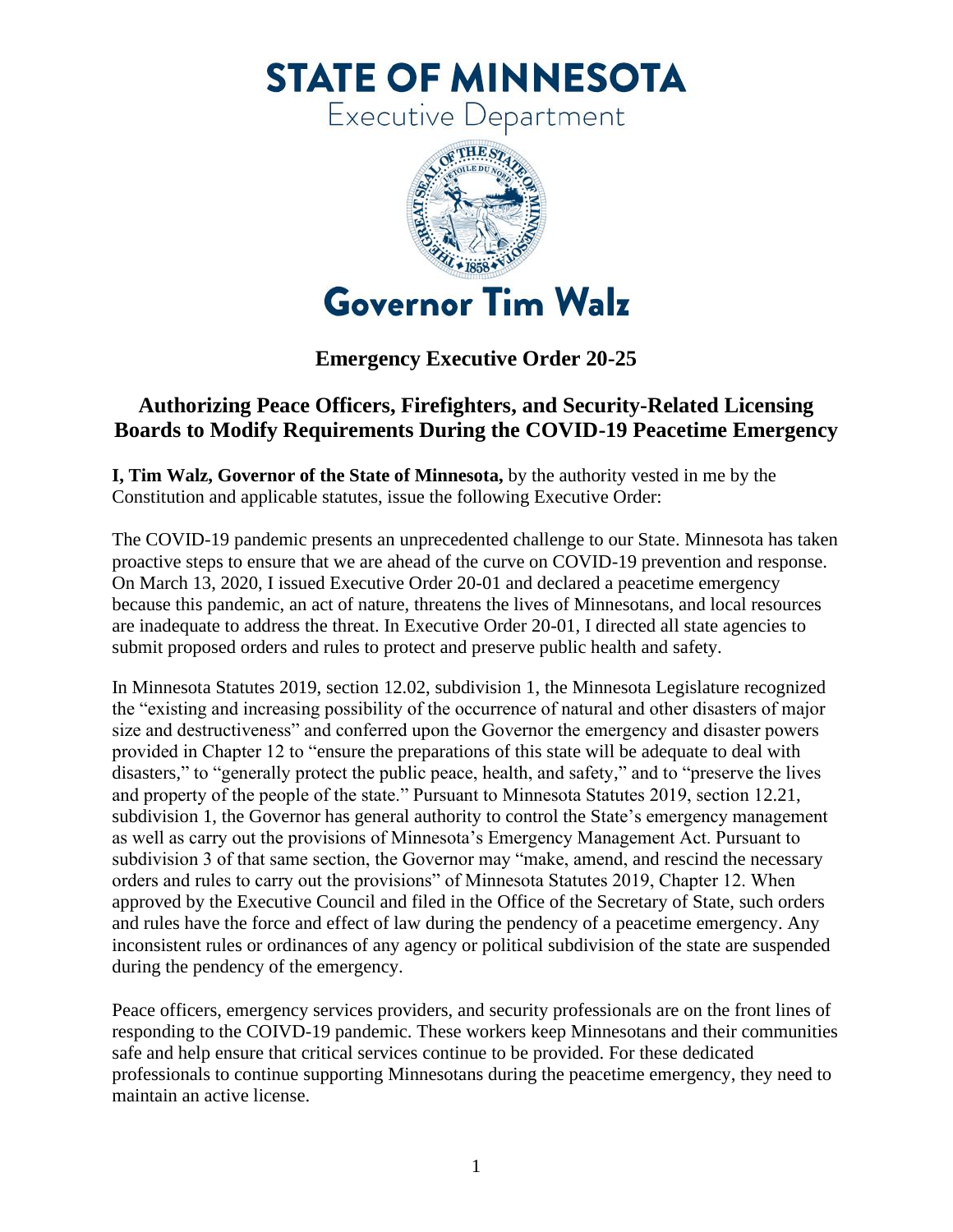Minnesota Rules 2019, Chapter 6700, pertaining to training and licensing, provides the requirements established by the Minnesota Board of Peace Officer Standards and Training ("POST Board") for renewal of licenses. These requirements are designed to promote the continuing professional competence of licensees. Minnesota Rules 2019, part 6700.1000 addresses the requirements established by the POST Board for license renewal and dictates that full- and part-time peace officer licenses are valid for a three-year period with a renewal date of June 30 on the third year of licensure. Peace officers are prohibited from working without an active license. During this peacetime emergency, compliance with licensing and continuing education requirements has become burdensome, and in some cases impossible, as many of the entities tasked with operations related to testing and education are not currently open or offering these services. I have concluded that during this peacetime emergency and to ensure that our peace officers can fully support Minnesotans during the COVID-19 pandemic, the POST Board must have the authority to appropriately modify licensing and continuing education requirements given the present constraints on the licensing and continuing education process.

Minnesota Statutes 2019, section 299N.05, subdivision 6, pertaining to license renewal, provides the requirements enforced by the Minnesota Board of Firefighter Training and Education for renewal of licenses designed to promote the continuing professional competence of licensees. A firefighter employed full-time by a fire department is not eligible for permanent employment without being licensed. During this peacetime emergency, compliance with licensing and continuing education requirements has become burdensome, and in some cases impossible, as many of the entities tasked with operations related to testing and education are not currently open or offering these services. I have concluded that during this peacetime emergency and to ensure that our firefighters can fully support Minnesotans during the COVID-19 pandemic, the Minnesota Board of Firefighter Training and Education must have the authority to appropriately modify licensing and continuing education requirements given the present constraints on the licensing and continuing education process.

Minnesota Statutes 2019, section 326.3383, pertaining to license reissuance, provides requirements enforced by the Minnesota Board of Private Detectives and Protective Agent Services for renewal of licenses designed to promote the continuing professional competence of licensees. Private security entities protect and guard people, businesses, and critical infrastructure. These private security entities are not allowed to operate without an active license. During this peacetime emergency, compliance with licensing and continuing education requirements has become burdensome, and in some cases impossible, as many of the entities tasked with operations related to testing and education are not currently open or offering these services. I have concluded that during this peacetime emergency and to ensure that our private detective and security professionals can fully support Minnesotans during the COVID-19 pandemic, the Minnesota Board of Private Detectives and Protective Agent Services must have the authority to appropriately modify licensing and continuing education requirements given the present constraints on the licensing and continuing education process.

For these reasons, I order as follows:

1. I authorize the POST Board to defer continuing education requirements until January 1, 2021 for all active peace officer licenses with an expiration date of June 30, 2020.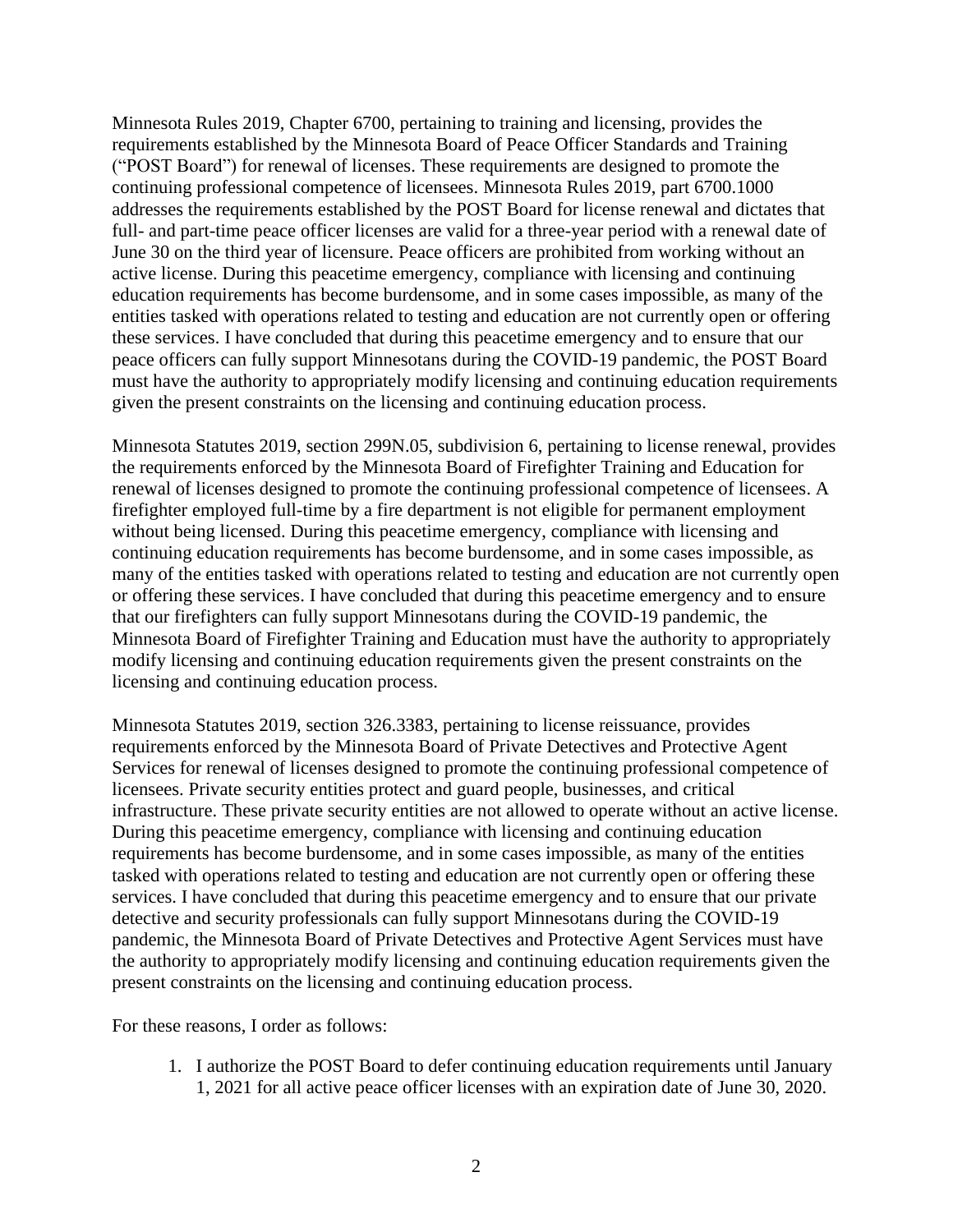- 2. I authorize the Minnesota Board of Firefighter Training and Education to extend the June 30, 2020 expiration date for any license issued by the board to January 1, 2021, thereby allowing for such license holders to meet the continuing education and examination requirements of Minnesota Statutes 2019, sections 299N.04 and 299N.06.
- 3. I authorize the Minnesota Board of Private Detectives and Protective Agent Services to temporarily suspend the license renewal period as prescribed in Minnesota Statutes 2019, section 326.3383. Such licenses will go into a contingent status and remain in contingent status until 60 days after the termination of the peacetime emergency declared in Executive Order 20-01, to the extent that this section requires license holders to submit renewal applications to the board for review and approval.
- 4. I authorize the Minnesota Board of Private Detectives and Protective Agent Services to temporarily suspend the license renewal period as prescribed in Minnesota Rules 2019, parts 7506.0110 and 7506.0130. Such licenses will go into a contingent status and remain in contingent status until 60 days after the termination of the peacetime emergency declared in Executive Order 20-01, to the extent that these parts require the board's review of renewal applications and guidelines for contingent or lapsed licenses.

Pursuant to Minnesota Statutes 2019, section 4.035, subdivision 2, and section 12.32, this Executive Order is effective immediately upon approval by the Executive Council. It remains in effect until the peacetime emergency declared in Executive Order 20-01 is terminated or until it is rescinded by proper authority.

A determination that any provision of this Executive Order is invalid will not affect the enforceability of any other provision of this Executive Order. Rather, the invalid provision will be modified to the extent necessary so that it is enforceable.

Signed on March 31, 2020.

 $2.$  m/al

**Tim Walz**  Governor

Filed According to Law:

 $V$   $V$   $V$  $\sim$ 

**Steve Simon**  Secretary of State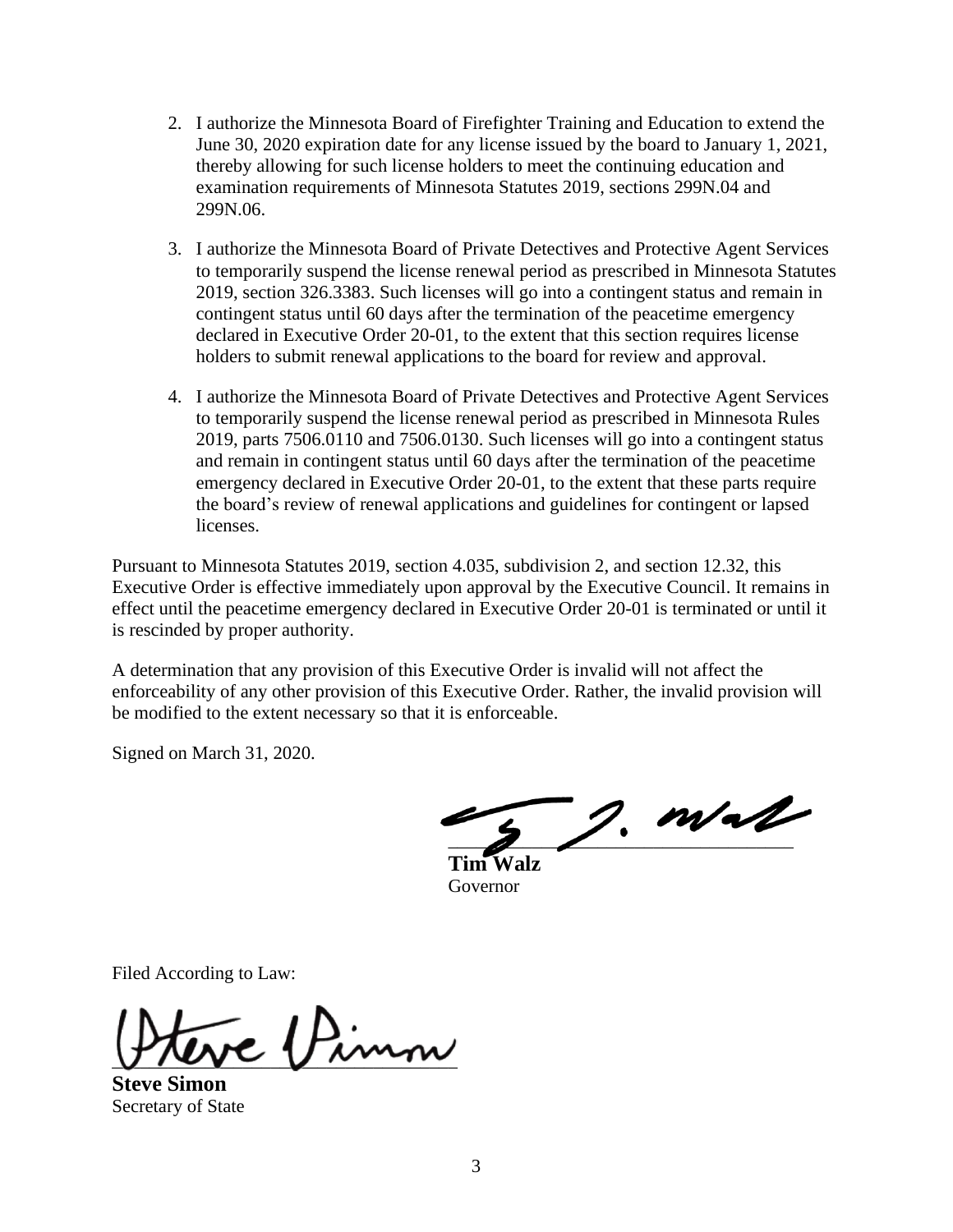Approved by the Executive Council on March 31, 2020:

Poberts Davis

**Alice Roberts-Davis** Secretary, Executive Council

Filed March 31, 2020 Office of the Minnesota Secretary of State, Steve Simon